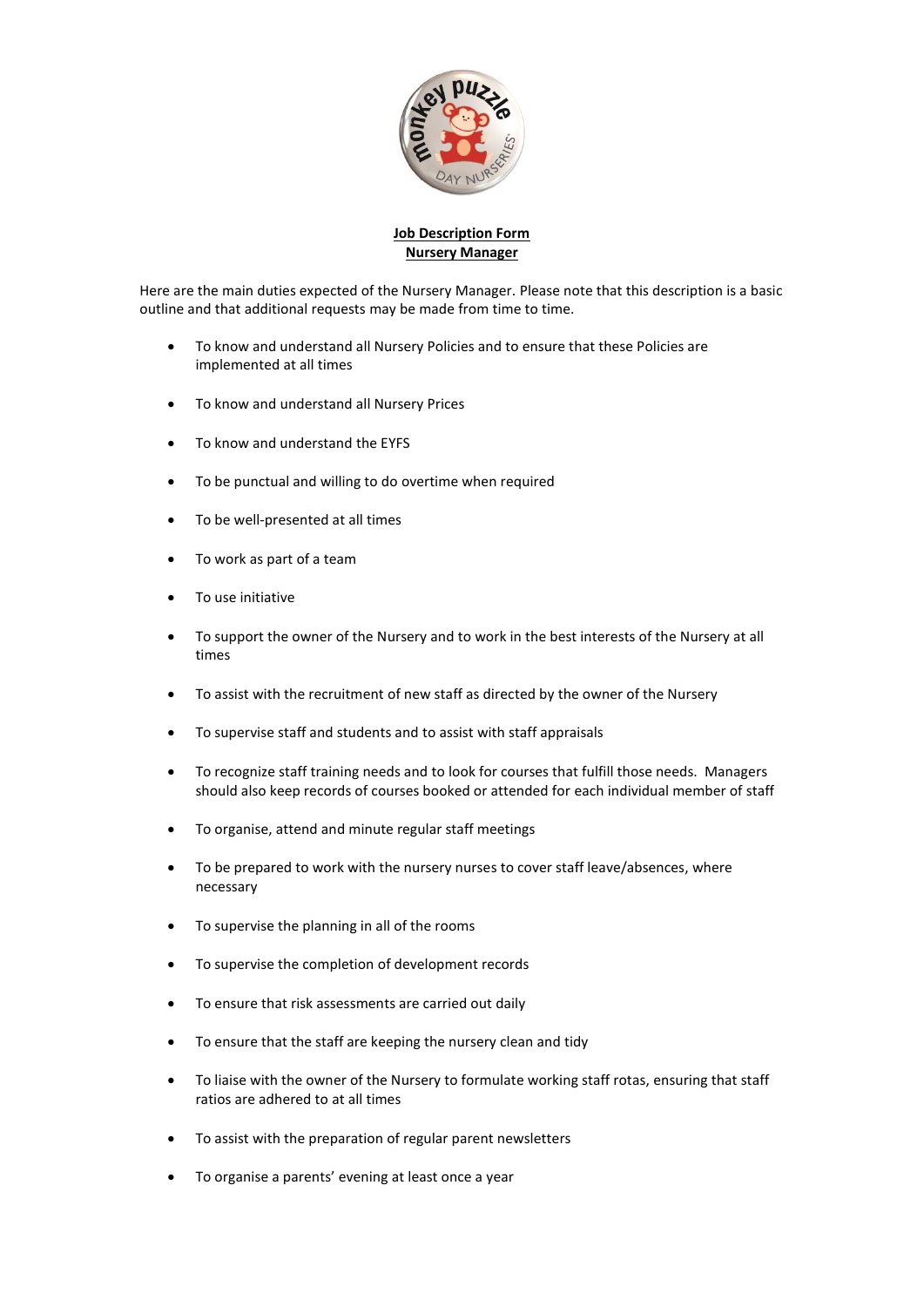

- To keep and monitor accident, incident and risk assessment records
- To supervise the administration of all medication
- To provide the owner of the Nursery with regular reports on the Nursery and its staff
- To assist the owner of the Nursery with marketing exercises
- To keep attendance records for all of the children up-to-date
- To show potential customers around the Nursery and to be able to discuss the Nursery policies with them, where necessary
- To assist with the general administration of the Nursery, as directed by the owner
- To ensure that the Nursery Inspection Checklist is always adhered to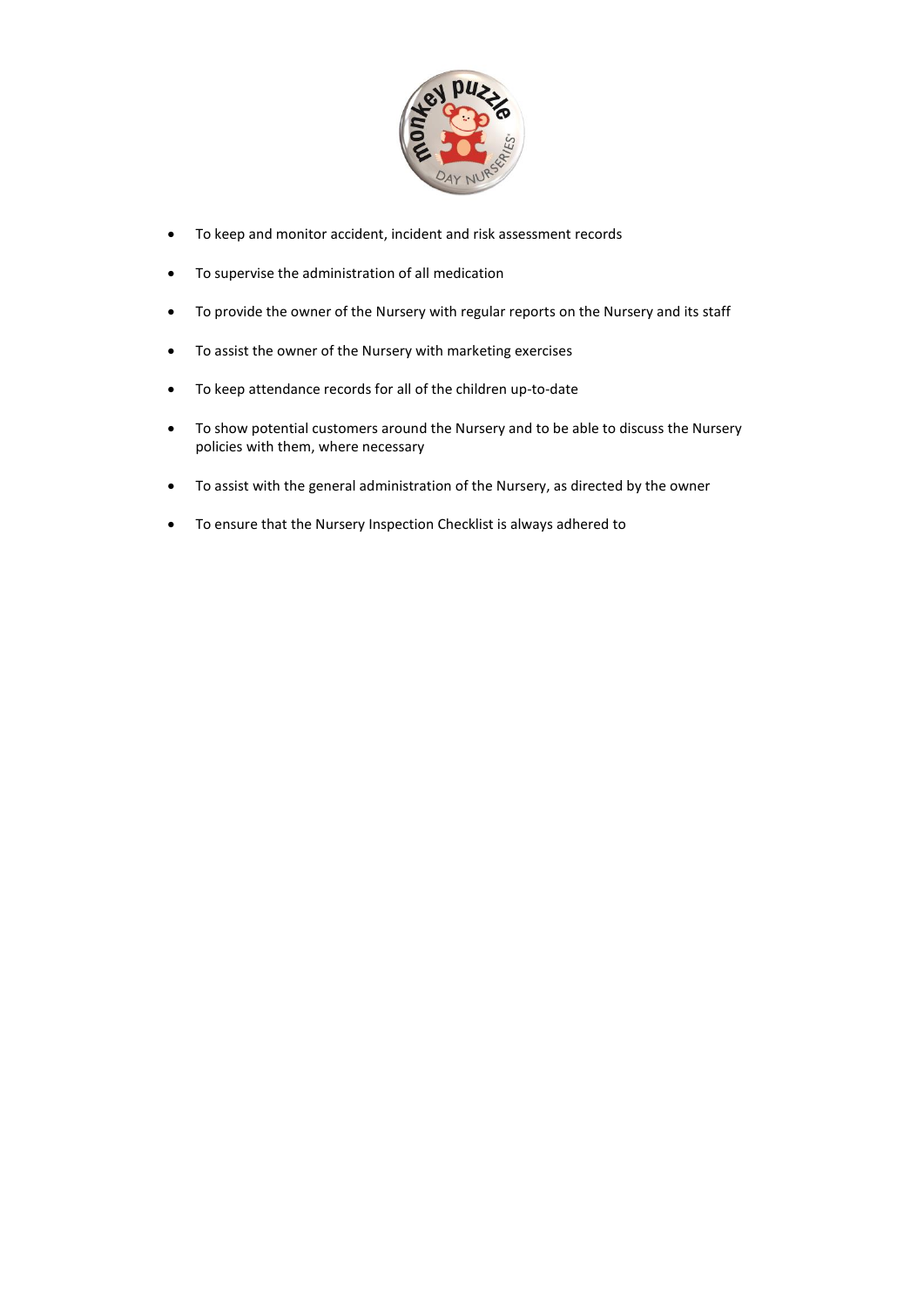

## **Job Description Form Deputy Manager**

Here are the main duties expected of the Deputy Manager. Please note that this description is a basic outline and that additional requests may be made from time to time.

- To know and understand all Nursery Policies
- To know and understand all Nursery Prices
- To know and understand the EYFS
- To be punctual and willing to do overtime when required
- To be well-presented at all times
- To work as part of a team
- To use initiative
- To devise a settling-in format for all new parents/children
- To liaise closely with the Manager in implementing all Nursery Policies
- To devise a room timetable, after discussion with the Manager, implementing all key areas of the EYFS
- To liaise closely with parents and to update them daily on their child's progress
- To organise regular updating of daily diaries by all staff members
- To organise staff into routines of nappy changing
- To introduce all new staff members into the room's routine and procedures
- To ensure that ratios are adhered to at all times
- To ensure that the room(s) are clean and tidy at all times
- To keep regular development records on each child as per the Manager's format
- To support the Manager in his/her daily role
- To deputise for the Nursery Manager and to step into the Manager's role in his/her absence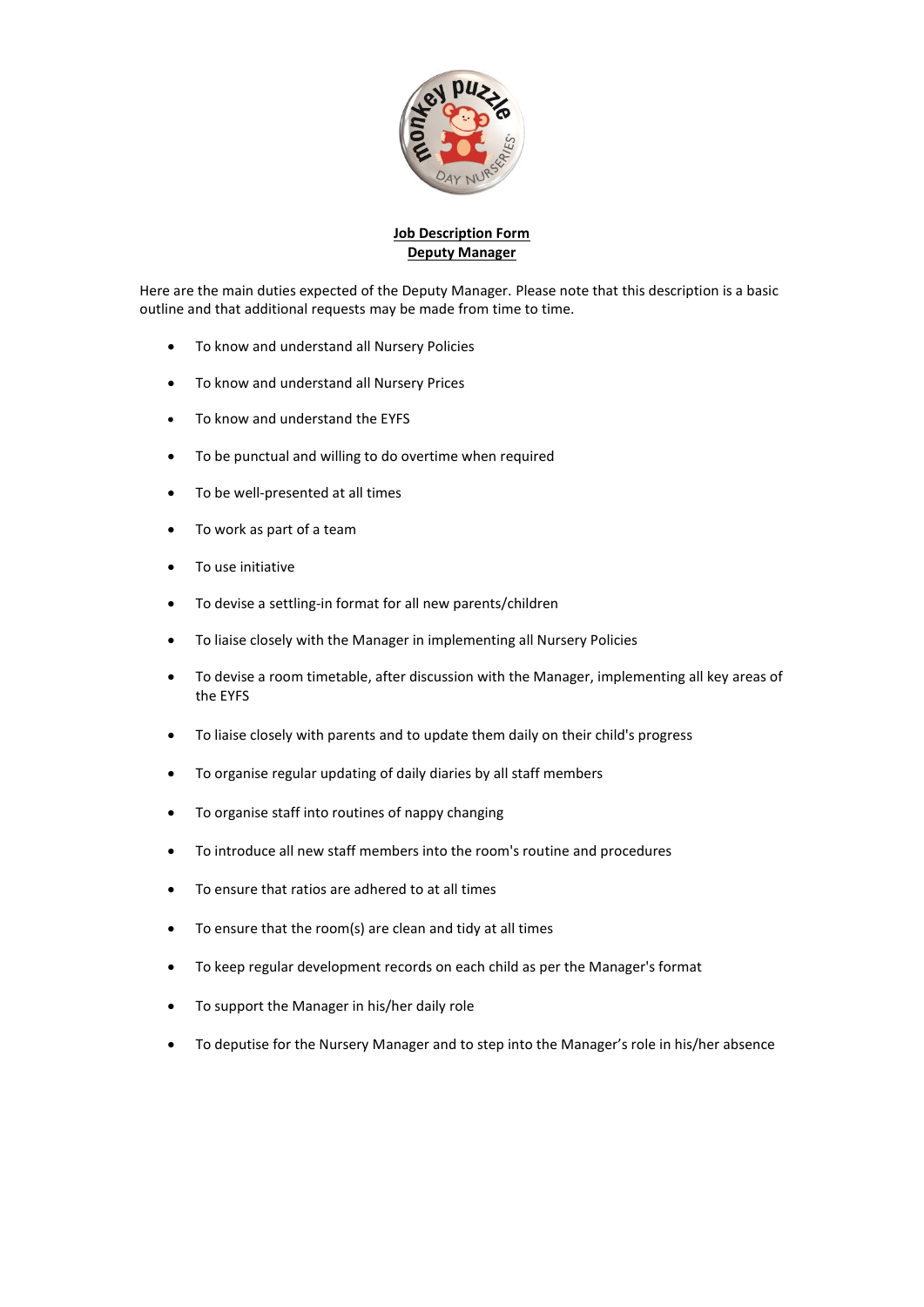

#### **Job Description Form Senior Nursery Nurse**

Here are the main duties expected of the Senior Nursery Nurse. Please note that this description is a basic outline and that additional requests may be made from time to time.

- To know and understand all Nursery Policies
- To know and understand all Nursery Prices
- To know and understand the EYFS
- To be punctual and willing to do overtime when required
- To be well-presented at all times
- To work as part of a team
- To use initiative
- To devise a settling-in format for all new parents/children
- To liaise closely with the manager in implementing all Nursery Policies
- To devise a room timetable after discussion with the Manager implementing all key areas of the EYFS
- To liaise closely with parents and to update them daily on their child's progress
- To organise regular updating of daily diaries by all staff members
- To organise staff into routines of nappy changing
- To introduce all new staff members into the room's routine and procedures
- To ensure that ratios are adhered to at all times
- To ensure the room(s) are clean and tidy at all times
- To keep regular development records on each child as per the manager's format
- To support the manager in her daily role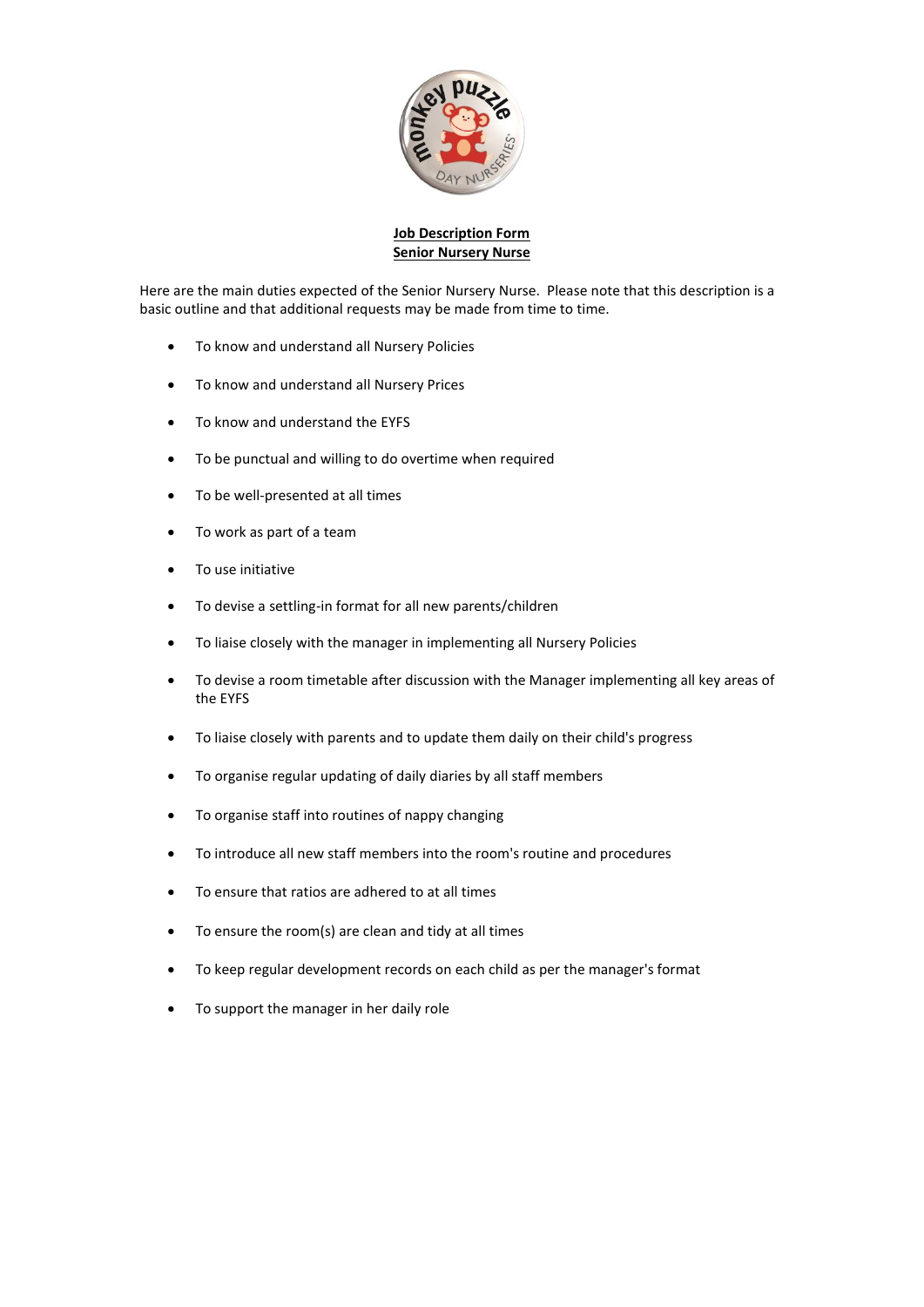

# **Job Description Form Nursery Nurse**

Here are the main duties expected of the Nursery Nurse. Please note that this description is a basic outline of the expected duties and that additional requests may be made from time to time.

- To know and understand all Nursery Policies
- To know and understand all Nursery Prices
- To know and understand the EYFS
- To be well-presented at all times
- To be punctual and reliable
- To work as part of a team
- To liaise closely with the manager in implementing all Nursery Policies
- To understand and implement room timetables
- To liaise closely with parents and to update them daily on their child's progress
- To participate in regular updating of daily diaries by all staff members
- To participate in routines of nappy changing and diary writing
- To ensure that sheets are regularly laundered
- To ensure that ratios are adhered to at all times
- To ensure the room(s) are clean and tidy at all times